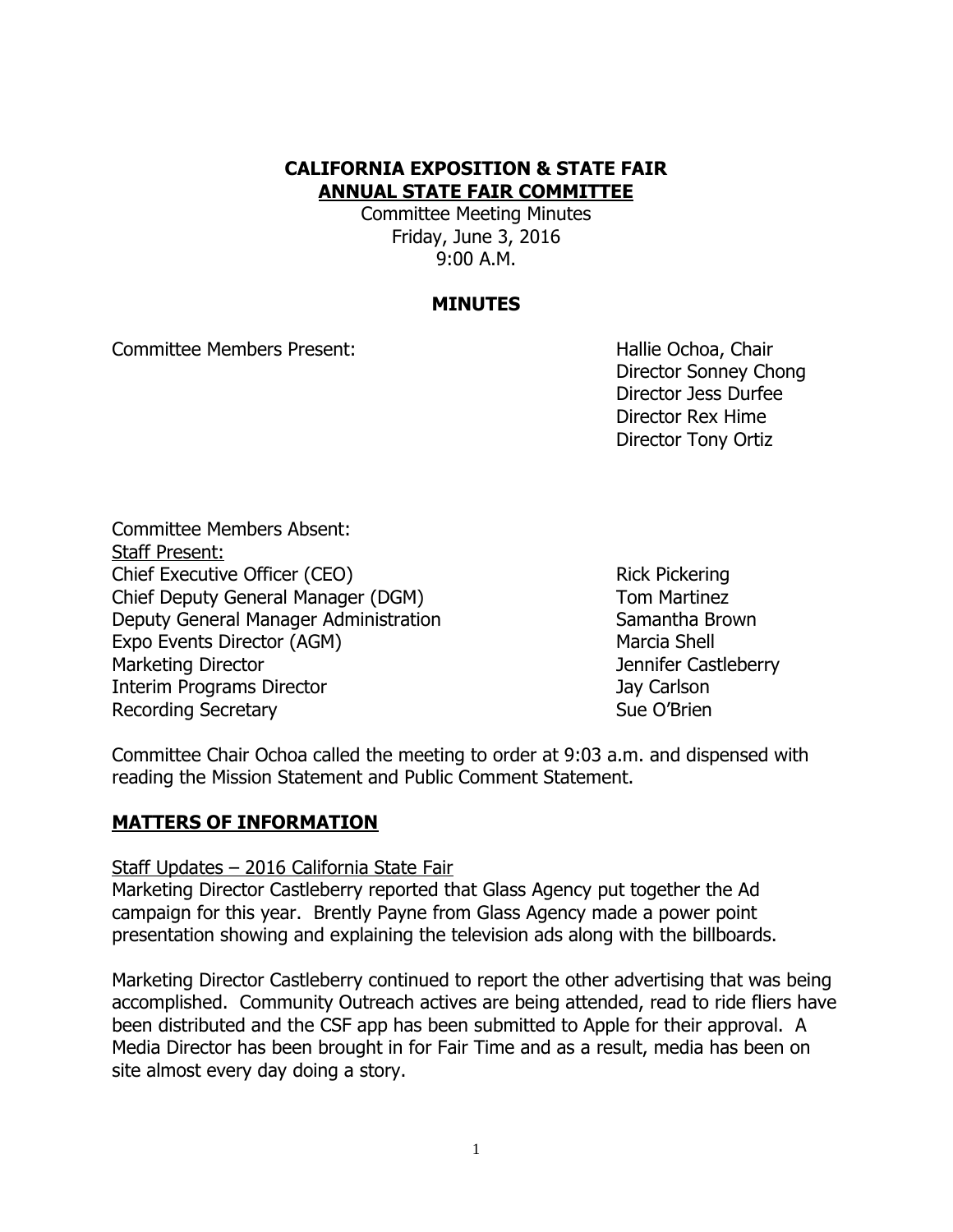Interim Programs Director Carlson reported that the programs department is very busy. Many competitions are being completed. Friends of the Fair awarded a record amount of scholarships this year. The State Fair Farm continues to change every day with the crops that are growing. Over 1500 students had a tour of the Farm this spring and reservations are being taken for the fall.

CEO Pickering reported that this is the  $100<sup>th</sup>$  year anniversary of the Sacramento Chapter of the NAACP. The programs department has been working with the NAACP on an exhibit that will celebrate the occasion. A dedication and ribbon cutting is scheduled for 6:00 p.m. on opening day.

CEO Pickering reported that the Jehovah Witness's holds several large conventions downtown. Due to the limited parking, Cal Expo was approached by the Sacramento Convention and Visitors Bureau to rent out parking spaces and then SCVB would rent buses to shuttle the attendees to the convention. This is a good opportunity to show that you can park at Cal Expo, attend an event downtown and be shuttled back and forth.

## **UNFINISHED BUSINESS**

1. California Exposition and State Fair Code of Conduct

CEO Pickering reported that after circulating a draft California Exposition and State Fair Code of Conduct, one of the Cultural Advisory Council members inquiring about baptized Sikh's being able to carry a Kirpan Ceremonial Short Sword. Upon discussions with legal counsel and Cal Expo's Police Chief, this issue will be handled by educating our police staff and on a case-by-case basis. **Motion:**

It was moved by Director Hime and seconded by Director Chong to accept and recommend to the Board for adoption of the California Exposition and State Fair Code of Conduct as presented. **All in favor, motion carried unanimously.**

### 2. California Exposition and State Fair Drone Policy

CEO Pickering reported that although Cal Expo has been active promoting Drone racing there is a movement around the nation limiting Drones flying over large public events. As we are a large public event facility and working with the Deputy Attorney Generals' office it was suggested that the Cal Expo Board of Directors adopt a formal drone policy allowing our law enforcement officers to enforce it.

### **Motion:**

It was moved by Director Durfee and seconded by Director Chong to accept and recommend to the Board for adoption of the California Exposition and State Fair Drone Policy as presented. **All in favor, motion carried unanimously.**